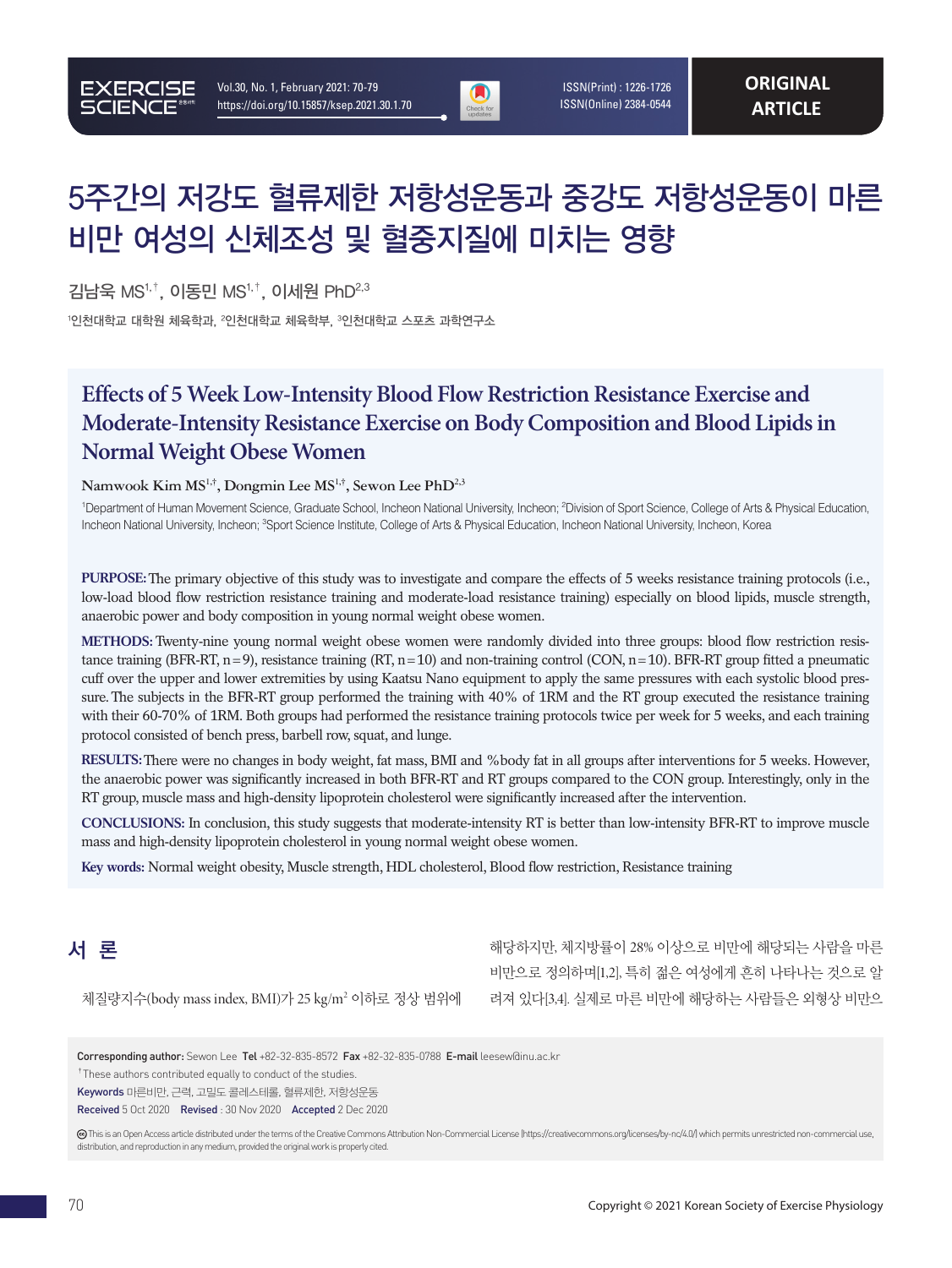로 보이지 않지만, 체지방률이 높고 근육량이 상대적으로 적은 특성을 가지고 있다[5]. 또한 BMI가 정상범위라도 체지방률이 높은 집단이 낮 은 집단에 비해 혈압(blood pressure), 공복혈당(fasting glucose, FG), 저 밀도지단백질(low-density lipoprotein cholesterol, LDL-C) 등 심혈관계 질환 위험 요인이 증가하며, 복부지방의 과다한 축적은 염증반응을 일 으켜 체내 인슐린저항성을 유발하여 고인슐린혈증(hyperinsulinemia) 과 이상지질혈증(dyslipidemia) 등의 대사질환으로 이어질 가능성이 높다고 보고되었다[3,6].

최근 비만과 관련된 위험요인을 경감시키기 위한 운동요법 중 하나 로 저항성 운동(resistance training)이 주목을 받고 있다[7-11]. 주기적인 저항성 운동은 테스토스테론(testosterone), 성장호르몬(growth hormone, GH), 인슐린성장인자(insulin-like growth factor-1, IGF-1) 등의 호르몬 분비를 증가시켜 체내 근육합성을 촉진하여 근육량 및 근력의 향상에 효과적이라고 보고되었다[12,13]. 미국심장협회(American Heart Association)에서는 심혈관계 질환의 예방을 위해서 주기적인 저항성 운동을 권고하고 있으며[7], 선행연구에 따르면 저항성 운동은 혈압, 총콜레스테롤(total cholesterol, TC), LDL-C, 중성지방(triglycerides, TG)의 수치를 유의하게 감소시킨다고 보고되었다[7,14]. 저항성 운동 은 특히 상대적으로 남성보다 낮은 근육량과 근력을 가지고 있는 여성 의 신체조성(body composition) 개선과 체력 향상을 위하여 필수적이 라고 강조되고 있다[15]. 미국스포츠의학회(American College of Sports Medicine)에 따르면 근비대(muscle hypertrophy)를 위한 운동 강도로 최대반복횟수(one-repetition maximum, 1RM)의 70-85%의 저항성 운 동을 제안하고 있으며[15], 고강도 저항성 운동(high-intensity resistance training)이 운동 초기 단계에서 IGF-1, GH 등의 단백질 발현을 증가시 키고 골밀도(bone mineral density)를 향상시켜 근비대 및 근력 향상에 도움을 준다고 보고되었다[16-18]. 그러나 체력 수준이 낮은 대상자들 에게 고강도 저항성 운동은 근육, 인대 및 관절에 많은 기계적 스트레 스로 작용할 수 있으며, 장비를 다루는 과정에서 부상의 위험 요소가 높고 중도탈락률이 높기 때문에 여성을 비롯한 초심자들에게 적용하 기 쉽지 않은 한계점이 있다[19,20]. 선행연구에 따르면 저항성 운동을 통한 동화 호르몬 반응(anabolic hormonal response)은 1RM의 40% 이 상의 운동강도일 때 발현이 되며[21], 1RM의 50-65%로 수행하는 중강 도 저항성 운동(moderate-intensity resistance training)이 고강도 저항 성 운동만큼 근력 및 근육량 향상에 효과적이라고 보고되었다[22,23]. Alegre et al. [23]의 연구에서는 여성을 대상으로 10주 동안 1RM 50% 의 중강도 하지 저항성 운동을 수행한 결과 1RM 80%의 고강도 운동 과 비슷한 수준으로 하지근력과 근육량이 증가하였다고 보고되었다. Bartholomew et al. [24]의 연구에 따르면 성별에 관계없이 운동강도가 낮아질수록 운동수행에 대한 불안감이 낮아진다고 보고되어, 체력 수 준이 낮은 마른 비만 여성에게는 저항성 운동 수행시 안정성과 더불어

운동 지속 동기를 높이기 위하여 중강도 저항성 운동이 효과적이라 사료된다.

최근 여성을 비롯한 근력 운동 경험이 없는 초심자들도 부상의 위 험 없이 실시할 수 있으며, 근비대의 효과를 가져오는 운동으로 혈류 제한 저항성 운동(blood flow restriction-resistance training, BFR-RT)의 효과가 부각되고 있다. 혈류 제한 운동은 상·하지에 압력 커프를 착용 하고, 동·정맥의 혈류를 부분적으로 제한한 상태에서 실시하는 운동 형태로[25], 혈류 제한 저항성 운동 시 근육내 국소적인 저산소(hypoxia) 환경이 체내 젖산 축적 및 활성산소종(reactive oxygen species) 등의 대사적 스트레스를 극대화시킴으로써 GH를 자극하여 근비대 및 근 력 개선에 효과적이라고 보고되었다[26-30]. 또한 Drummond et al. [31] 의 연구에 따르면 혈류 제한 저항성 운동 후 근육에서의 단백질 합성 이 56% 증가되었으며, p70 ribosomal S6 kinase 1과 ribosomal protein S6의 인산화를 증가시켜 운동 중 mTOR의 신호경로를 활성화하기 때 문에 근섬유내 단백질 합성개시(translation initiation)을 향상시키는데 도움을 준다고 보고되었다. 운동강도 측면에서도 혈류 제한 저항성 운 동은 비교적 낮은 강도(1RM 20%)로 일반적인 고강도 저항성 운동 만 큼의 근비대 및 근력 향상을 촉진시켜 체력수준이 낮은 노인, 여성 및 어린이와 같은 대상자들에게 권장되고 있다[25,32,33].

마른 비만 여성은 체중의 감소보다 근육량의 증가와 체지방 감소를 위하여 저항성 운동이 권장되며, 체력 수준이 낮기 때문에 부상의 위 험에 따른 적절한 저항성 운동법 및 강도를 적용하여야 한다. 일반적 인 중강도 저항성 운동과 저강도 혈류 제한 저항성 운동은 마른 비만 자들을 대상으로 적용할 수 있는 효율적인 방법이라고 사료되지만, 이 두가지 운동의 효과를 비교한 연구는 미비한 실정이다. 따라서 본 연 구는 마른 비만 여성에게 5주간의 혈류제한 저강도 저항성운동(lowintensity blood flow restiction resistance training)과 일반적인 중강도 저항성 운동(traditional moderate-intensity resistance training)을 적용 하여 운동의 효과와 더불어 운동 전 후 심혈관계 위험인자인 혈중 지 질에 미치는 영향을 비교 분석해보고자 한다.

# 연구 방법

### 1. 연구 대상자

본 연구의 참여자는 I시에 위치한 I대학에 재학 중인 20대 젊은 여 성을 대상으로 BMI가 18.5-25 kg/m<sup>2</sup>로 정상 범위에 속하면서 체지방 률이 28% 이상인 마른 비만자 중 자발적으로 연구 참여 의사를 보인 30명을 선정하였다. 처치방법에 따라 저강도 혈류 제한 저항성 운동 (BFR-RT) 그룹, 중강도 저항성 운동(RT) 그룹, 운동을 하지 않는 통제 (control, CON) 그룹에 각 10명씩 세 그룹으로 무선 할당(random assignment) 하였다. 모든 연구 참여자에게 연구에 수반되는 잠재적 위험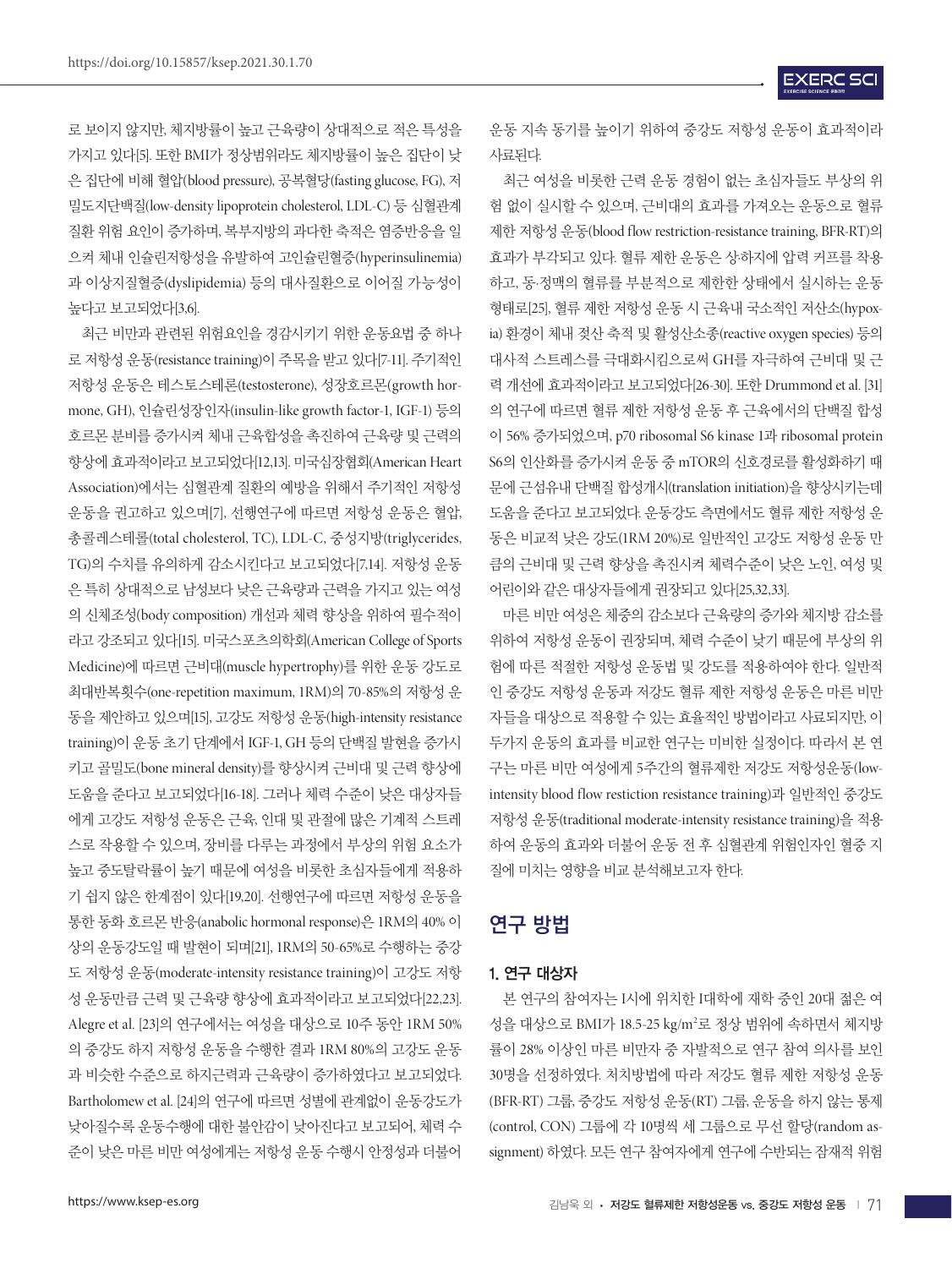을 상세하게 설명하여 자발적인 동의를 구한 후 연구를 진행하였으며, 연구에 참여한 30명 중 저강도 혈류 제한 저항성 운동 그룹에서 중도 탈락한 1명을 제외하고는 사전 및 사후 검사와 5주간의 그룹별 중재를 완료하였다. 본 연구는 I대학교 기관생명윤리위원회의 심의 절차를 거 친 후 수행되었다(7007971-201904-006-01).

#### 2. 연구 절차

#### 1) 연구설계 및 절차

본 연구에서 모든 연구 참여자는 사전, 사후 측정 전에 최소 9시간 이상 공복 상태를 유지한 상태에서 측정에 참여하였다. 측정 후 1주간 의 운동 적응 기간을 통해 적응을 마친 뒤 그룹을 무선 할당하여 세 그룹으로 분류하였다. 통제 그룹에 할당된 연구 참여자는 연구 기간 동안 일상적인 활동 이외에 규칙적인 운동 참여를 하지 않도록 하였으 며, 운동 그룹에 할당된 연구 참여자는 5주간의 계획된 운동 프로그램 을 제외하고는 일상적인 활동 방식을 유지하도록 하였다. 기본적인 연 구 참여자의 특성은 Table 1과 같다.

#### 2) 신체계측

신장은 신장계(삼화계기, Seoul, Korea)를 이용하여 맨발로 선 자세 에서 계측하였으며, 신체 조성은 생체전기저항법(bioelectrical impedance analysis, BIA)을 이용한 체성분분석기(Inbody 720, Biospace, Seoul, South Korea)를 사용하여 측정하였다. 측정 9시간 전부터 운동 을 제한하고 공복 상태를 유지한 후 측정하였다. 체성분 분석을 통하 여 측정된 근육량(kg), 체지방량(kg), 체지방률(%), BMI (kg/m²)를 본 연구에서 이용하였다.

#### 3) 혈류 제한 저항성 운동 및 일반적인 저항성 운동

혈류제한 저항성운동 그룹은 운동 전 의자에 편히 앉은 자세로 Kaatsu Nano (Kaatsu Global, Huntington, USA) 장비를 사용하여 공기 압을 조절할 수 있는 폭 50 mm의 탄성 재질의 커프를 양쪽 상지 또는 하지 근위부에 착용하도록 하였다(Fig. 1). 공기 주입 전 커프의 초기 압 력은 상지 20 mmHg, 하지 40 mmHg를 유지하여 착용하였다. 혈류 제 한 저항성 운동 시 고강도의 혈류 압박(200 mmHg 이상)이 중강도 (-150 mmHg or 수축기 혈압의 130%)보다 근육 내 대사물질을 증가시 키는데 비효율적이며 과도한 압박은 혈관 손상에 영향을 미친다고 보 고되었다[34]. 앞의 선행연구를 참고하여 본 연구에서는 운동 시 사전 측정한 각각의 수축기 혈압 수준으로 압력을 증가시킨 후 안정성을 확 보하여 운동을 실시하였다. 운동 중 세트 간 휴식 시 커프의 공기는 유 지하고, 운동과 운동 사이의 휴식 시 커프의 공기를 제거하였으며, 선 행 연구의 프로토콜에 따라 모든 운동 종료 후 즉시 커프의 공기를 제 거하였다[28]. Karabulut et al. [34]의 연구를 참조하여 운동강도를 설정 하였으며 운동 초심자의 개인차에 따라 반복횟수의 제한점을 설정하 여 실패지점까지 수행하도록 지도하였다. 혈류 제한 저강도 저항성 운 동 그룹은 1RM의 40% 강도로 14-18회 총 3세트를 실시하였으며, 중강 도 저항성 운동 그룹은 1RM의 60-70% 강도로 8-12회 총 3세트를 5주 동안 주 2회 운동을 실시하였다. 상체 운동으로는 벤치프레스(bench press), 바벨 로우(barbell row)를 실시하였으며, 하체 운동으로는 스쿼 트(squat), 런지(lunge)를 실시하였다. 구체적인 혈류 제한 저항성 운동 과 일반적인 저항성 운동 프로그램은 Table 2와 같다.

#### 4) 혈중 지질 측정

혈중 지질 검사는 finger tip 방식으로 채혈하여 Cholestech LDX (Alere, Oslo, Norway) 장비를 통해 측정하였다. 연구 참여자로부터 최 소 9시간 금식한 상태로 검지 손가락 끝에서 약 35 μL의 혈액을 채취



**Fig. 1.** Fitting of Kaatsu Nano band in upper (A) and lower (B) extremities.

#### **Table 1.** Subject characteristics

| Variables   | $CON (n=10)$    | $BFR-RT(n=9)$   | $RT(n=10)$      | <i>p</i> -value |
|-------------|-----------------|-----------------|-----------------|-----------------|
| Age (yr)    | $21.9 \pm 0.5$  | $22.3 \pm 1.0$  | $21.5 \pm 0.8$  | .753            |
| Height (cm) | $157.6 \pm 1.4$ | $162 \pm 1.8$   | $161 \pm 1.3$   | .100            |
| Weight (kg) | $53.1 \pm 1.6$  | $58.7 \pm 2.0$  | $54.6 \pm 1.9$  | .109            |
| SBP (mmHg)  | $105.5 \pm 4.0$ | $110.7 \pm 1.6$ | $100.4 \pm 4.2$ | .156            |
| DBP (mmHg)  | $57.5 \pm 2.1$  | $67.0 \pm 3.6$  | $57.4 \pm 2.7$  | $.037*$         |

Values are Mean±SE; BFR-RT, blood flow restriction-resistance training; DBP, diastolic blood pressure; RT, resistance training; SBP, systolic blood pressure. \**p*<.05.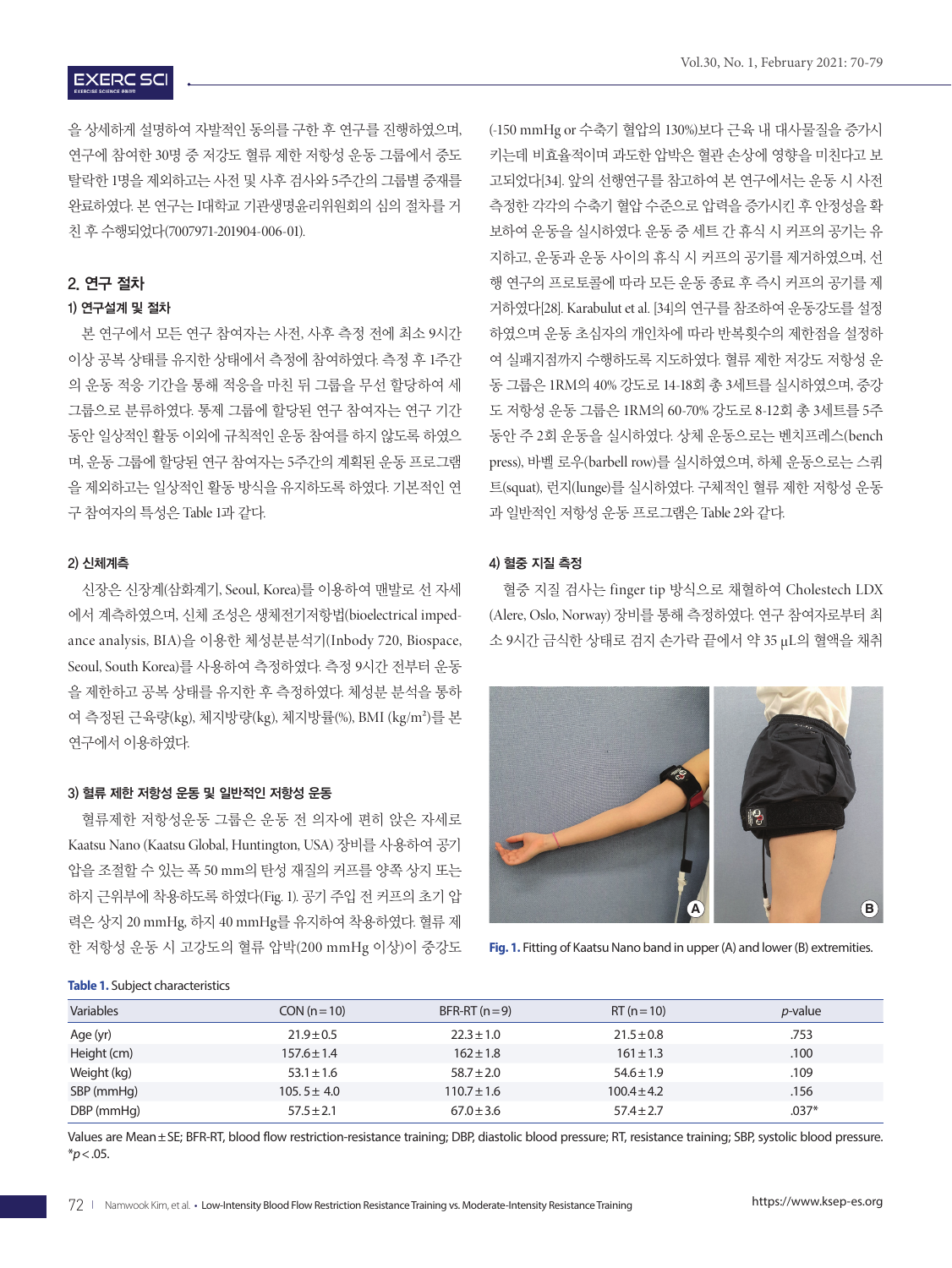

| Exercise      |                | <b>Type</b>                              | Intensity  | Repetition | Set |
|---------------|----------------|------------------------------------------|------------|------------|-----|
| <b>BFR-RT</b> | Upper<br>Lower | Bench press, Barbell row<br>Squat, Lunge | 1RM 40%    | 14-18      |     |
| <b>RT</b>     | Upper<br>Lower | Bench press, Barbell row<br>Squat, Lunge | 1RM 60-70% | $8 - 12$   |     |

**Table 2.** Specific resistance exercise program for traditional and blood flow restriction

1RM, 1 repetition maximum; BFR-RT, blood flow restriction-resistance training; RT, resistance training.

하였고, 측정 장비에 혈액이 담긴 키트를 삽입한 후 분석을 하였다. 제 조업체의 프로토콜에 따라 5분 후 중성지방(TG), 고밀도지단백질 (HDL-C), 저밀도지단백질(LDL-C), 총콜레스테롤(TC) 수치가 자동 산 출되었다[35].

#### 5) 근력

근력은 SH5001 Hydraulic Hand Dynamometer (Saehan, Seoul, Korea) 장비를 사용하여 악력을 측정하여 이용하였다. 연구 참여자는 기 립하여 양발을 어깨너비로 벌리고 편안한 자세로 선채, 측정하는 손을 전방 15°로 악력계를 파지하여 측정하였으며 측정 전에 충분한 손목 스트레칭을 통하여 부상을 사전에 예방하였다. 이전 측정의 영향을 최 소화하기 위하여 1분의 간격을 두고 주로 쓰는 손을 2회 측정하여 더 높게 측정된 값을 사용하였다.

#### 6) 무산소성 파워

무산소성 파워는 실험실 테스트의 하나인 윈게이트(Wingate test)로 실시하였으며, 측정 장비는 Wingate 894E (Monark, Vansbro, Sweden) 모델을 사용하였다. 윈게이트 테스트 전 고관절과 대퇴 근육을 충분 한 스트레칭으로 이완시켰으며 본인의 의사에 따라 테스트를 시작하 였다. 측정 전 연구참여자는 안장에 올라가 무릎이 완전하게 펴진 페 달 위치에서 무릎 각도가 약 15°를 유지할 수 있도록 안장의 높이를 조 절하였다. 본 연구에서 이용되는 검사 프로토콜은 2분간 60 rpm의 속 도로 warm-up 후 체중당 0.075 kp로 설정된 운동 부하로 30초 동안 무 산소성 운동 능력을 측정하였다[36].

#### 7) One-Repetition Maximum (1RM)

1RM은 참여자들의 1주간의 운동 적응 기간에 이루어졌으며 벤치프 레스, 바벨 로우, 스쿼트, 런지 각각의 1RM을 측정하였다. 본 연구의 참 여자들이 숙련되지 않은 상태에서 직접적 방법을 통해 1RM 측정하게 될 경우 발생할 수 있는 부상 위험을 고려하여, O'Connor et al. [37]이 제시한 아래와 같은 간접 측정 공식을 사용하여 1RM을 추정하였다.

1RM=반복 가능한 중량+(0.025×반복 가능한 중량×실제 반복 횟수)

#### 3. 자료처리

본 연구에서 얻은 자료는 SPSS version 23 프로그램을 이용하여 분 석하였다. 세 그룹(저강도 혈류 제한 저항성 운동 그룹, 중강도 저항성 운동 그룹과 통제 그룹)의 신체 조성, 근력 및 무산소성 파워 그리고 혈 중 지질은 평균(mean)±표준 오차(standard error, SE)로 제시하였고, 사전 검사에서 연구 참여자들의 동질성 검정을 위하여 일원 배치 분 산분석(One-way ANOVA)을 실시하였다. 정규성을 나타내지 않은 변 인들은 비모수 검정 방법인 Kruskal-Wallis test를 통하여 검정하였으 며 이원 반복측정 분산분석(Two-way repeated ANOVA)을 통하여 종 속 변인 별 중재에 따른 집단과 시기 간 상호 작용을 분석하였다. 또한 그룹의 주 효과, 시기의 주 효과 및 시기와 그룹의 상호 작용이 유의하 게 나타난 경우 Bonferroni를 이용하여 사후 분석을 실시하였다. 본 연 구에서 통계적 유의 수준은 *p*< .05로 설정하였다.

# 연구 결과

#### 1. 운동 처치 후 신체 조성에 대한 변화

신체 조성 변화를 분석한 결과 체중, 체지방량, BMI, 체지방률의 시 기 간, 그룹 간 그리고 그룹과 시기 간 유의한 상호 작용 효과는 나타나 지 않았으나(Fig. 2A-D), 근육량에서 측정 시기 간 주 효과가 나타났으 며(*p*=.000), 그룹과 시기 간 상호 작용에서도 효과가 나타났다(Fig. 2E, *p* =.028). 운동 중재 후 RT그룹에서 근육량은 통계적으로 유의하게 증 가하였다(*p*=.000).

#### 2. 운동 처치 후 혈중 지질의 변화

혈중 지질변화를 분석한 결과 TC, TG, LDL-C의 시기 간, 그룹 간, 그리고 그룹과 시기 간 유의한 상호 작용 효과는 나타나지 않은 반면 (Fig. 3A-C), HDL-C에서 측정 시기 간 주 효과가 나타났으며(*p* =.005), 그룹과 시기 간 상호 작용에서도 효과가 나타났다(*p* =.039). 운동 중재 후 RT 그룹에서 HDL-C는 통계적으로 유의하게 증가하였다(Fig. 3D,  $p = .001$ ).

#### 3. 운동 처치 후 근력 및 무산소성 파워의 변화

근력 및 무산소성 파워 변화를 분석한 결과 근력에서 측정 시기 간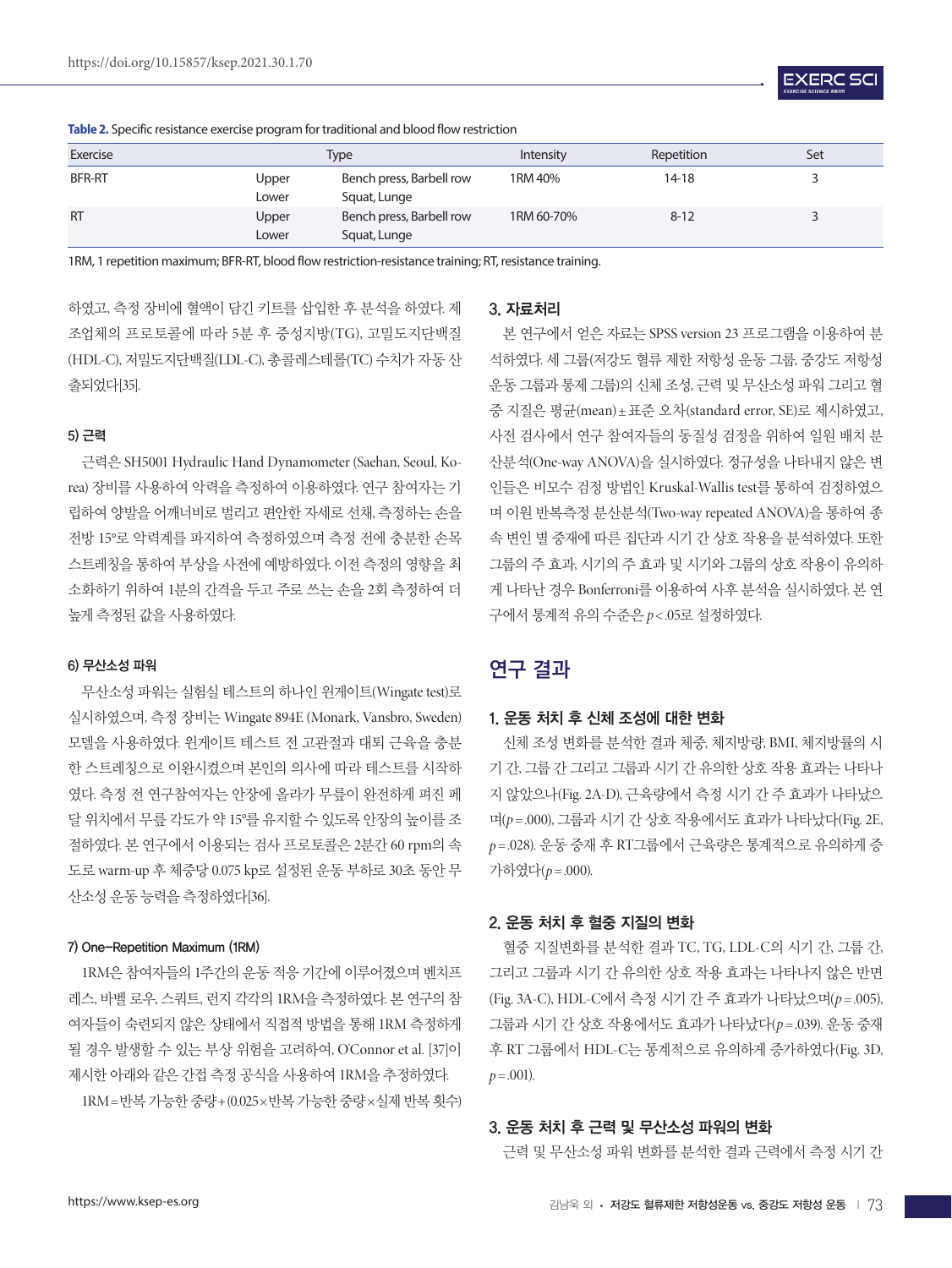## **EXERC SCI**



**Fig. 2.** Changes in body composition variables after interventions for 5 weeks in normal obese young women. CON, control; BFR-RT, blood flow restriction resistance training; RT, resistance training. \*\*\**p*<.001 compared to pre-.



**Fig. 3.** Changes in blood lipid parameters after interventions for 5 weeks in normal obese young women. CON, control; BFR-RT, blood flow restriction resistance training; RT, resistance training. \*\*\**p*<.001 compared to pre-.

주 효과가 나타났으나(*p* =.005), 그룹 간 및 그룹과 시기 간 상호 작용 에서 효과는 나타나지 않았다. 운동 중재 후 BFR-RT 그룹(*p* =.010)과 RT 그룹(*p*=.021) 내 근력이 통계적으로 유의하게 증가하였다(Fig. 4A).

무산소성 파워에서 측정 시기 간(*p* =.000), 그룹 간(*p* =.009), 그룹과 시기 간 상호 작용에서 주 효과가 나타났다(*p* =.006). 운동 중재 후 BFR-RT 그룹(*p* =.000)과 RT그룹(*p* =.000) 내 무산소성 파워가 통계적 으로 유의하게 증가하였다(Fig. 4B). Bonferroni 사후 검정 결과 5주간

의 운동 중재 후 CON 그룹과 비교하여 BFR-RT 그룹(*p* =.04), RT 그룹 (*p*=.013) 모두 통계적으로 유의하게 증가하였다(Fig. 4B).

# 논 의

본 연구는 20대 마른 비만 여성에게 5주 동안 혈류 제한 저강도 저 항성 운동과 일반적인 중강도 저항성 운동을 처치한 후 신체 조성, 근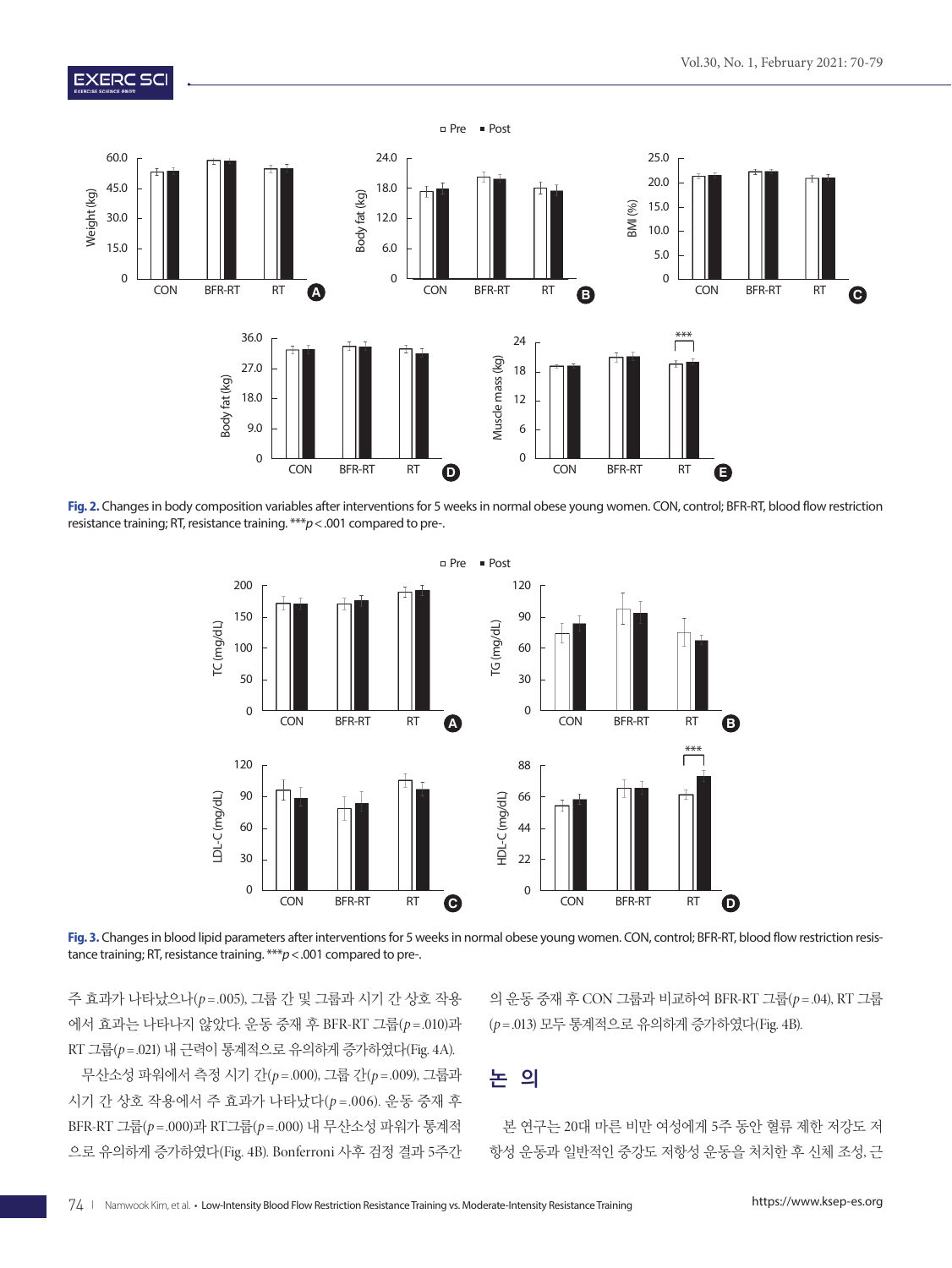

**Fig. 4.** Changes in muscle strength and anaerobic power after interventions for 5 weeks in normal obese young women. CON, control; BFR-RT, blood flow restriction resistance training; RT, resistance training. \**p*<.05, \*\**p*<.01, \*\*\**p*<.001 compared to pre-; # *p*<.05 Compared between groups.

력, 무산소성 파워를 측정하여 저항성 운동의 효과를 비교하고, 혈중 지질의 변화를 측정하여 운동 전 후 심혈관계 위험인자에 미치는 영 향을 비교 분석하고자 하였다.

5주간 저항성 운동을 처치한 결과 모든 그룹에서 체중, BMI, 체지방 량, 체지방률에서 유의한 차이가 발견되지 않았으며, RT 그룹에서만 근육량이 유의하게 증가되었다. 마른 비만의 경우 체중에 비해 체지방 이 높고 제지방량이 낮아 일반적인 체중의 감량보다 제지방량을 증가 시켜 에너지소비를 증가시키는 것이 효과적이라고 보고되고 있다[38]. 이러한 관점에서 저항성 운동은 유산소성 운동에 비해 에너지 소비량 은 낮지만[39], 제지방량을 증가시켜 안정 시 기초대사량을 높이므로 총 에너지 소비량 증가 효과를 통해 체지방 감소를 가능하게 한다[40]. 선행연구에 따르면 비만 여성을 대상으로 12주간 저항성 운동을 처치 한 결과 BMI, LDL-C, TG, FG 등이 유의하게 감소하였고[41], 1년 동안 비만 여성에게 중강도 저항성 운동을 처치한 결과 제지방량의 증가와 함께 염증 단백질인 C-reactive protein과 지방에서 분비되는 호르몬인 아디포넥틴(adiponectin)이 개선되었다고 보고되었다[42]. 한편 혈류 제 한의 운동 방법을 이용한 선행 연구들의 경우, 근육 1RM 25-50%의 비 교적 낮은 강도에서 근육량의 증가가 관찰되었다[26,43-45]. Manoel et al. [46]은 12주간의 혈류 제한 운동(1RM 20%)과 고강도 저항성 운동 (1RM 80%)를 처치한 결과, 혈류 제한 운동 그룹의 경우 대퇴부의 근육 횡단 면적이 3.2%만 증가한 반면, 고강도 저항성 운동은 5.9% 증가하 여 고강도 저항성운동이 근비대에 더 효과적임을 제시하였다. 또한 장 기간의 혈류 제한 저강도 저항성 운동은 일반적인 저강도 저항성 운 동에 비해 근육의 횡단 면적 증가에 효과적이지만, 고강도 저항성 운 동 보다 근육의 횡단 면적을 증가시키기에는 부족하다고 보고되었다 [46,47]. 본 연구는 비록 5주간의 단기간이지만, 선행연구들을 바탕으 로 운동 초기 근육량을 증가시키는 데에는 일반적인 중강도 운동이 혈류 제한 저강도 운동보다 효과적이라고 사료된다.

비만 초기에 체내 과도한 지방조직의 축적과 혈중 지질 수준의 증가 는 이상지질혈증(dyslipidemia)을 포함한 심혈관계 질환의 발병 위험을

높인다고 보고되었다[48]. 5주간의 운동 중재 후 모든 그룹에서 TG, LDL-C, 그리고 TC에서 유의한 차이가 나타나지 않았다. 반면에 HDL-C의 경우 RT 그룹에서 유의하게 증가하였다. 이상지질혈증 문제 를 해결하기 위한 다양한 방법 중 가장 효과적인 방법은 운동이며[49], 특히 저항성 운동은 유산소성 운동과 마찬가지로 TC의 감소와 HDL-C의 증가에 효과적이기 때문에 이상지질혈증뿐 아니라 심혈관 계 질환의 예방을 위해 권고된다[50,51]. 본 연구에서 BFR-RT 그룹의 근육량과 HDL-C이 증가하지 않은 반면, RT 그룹에서 근육량의 증가 와 HDL-C의 증가가 함께 나타났다. 선행연구에 따르면 HDL-C은 근 육량과 정적인 상관관계가 있으며[52], 12주간의 저항성 운동을 통하 여 HDL-C를 유의하게 증가시켰다고 보고하였다[53]. 본 연구에 참여 한 20대 마른 비만 여성의 경우, LDL-C와 TG의 농도가 건강한 성인에 해당하는 정상 범위 내에 있었기 때문에 운동을 통한 혈중 지질 개선 정도가 미약하지만, 선행연구들과 마찬가지로 저항성 운동을 통한 근 육량의 증가는 HDL-C의 향상과 상관성이 있다고 사료된다. 그러나 본 연구는 단순히 두 운동 방법의 효과를 비교한 것이기 때문에 추후 연구에서는 일반적인 저강도 저항성 운동 그룹을 추가하여 일반적인 저항성 운동과 혈류 제한성 저항성 운동을 같은 강도로 혈중지질의 변화를 비교할 필요가 있다고 사료된다.

**EXERC SC** 

선행연구에 따르면 비만은 근력과 무산소성 파워를 직접적으로 감 소시키며 근육 수행능력을 감소시킨다고 보고되었다[54-56]. 무산소성 파워와 근력의 저하는 순발력을 저하로 이어질 수 있으며 낙상과 같은 사고로 진행될 수 있기 때문에 운동수행능력 외 일상 생활에서도 중 요한 요인이다[57,58]. 5주간의 운동 중재 후 BFR-RT그룹과 RT그룹 내 에서 근력과 무산소파워가 유의하게 증가하였으며, 무산소성 파워의 경우 CON 그룹과 비교하였을 때에도 두 그룹 모두 통계적으로 유의 한 증가를 보였다. Laurentino et al. [59]의 연구에 따르면 젊은 성인 대 학생 남성을 대상으로 48주간 총 16시간에 걸쳐 1RM의 20-30% 혈류 제한 운동 그룹과 70-80% 일반적인 저항성 운동을 처치한 결과, 두 그 룹 모두 하지 근력을 증가시켰으며 1RM의 30% 강도로 7주간 총 20시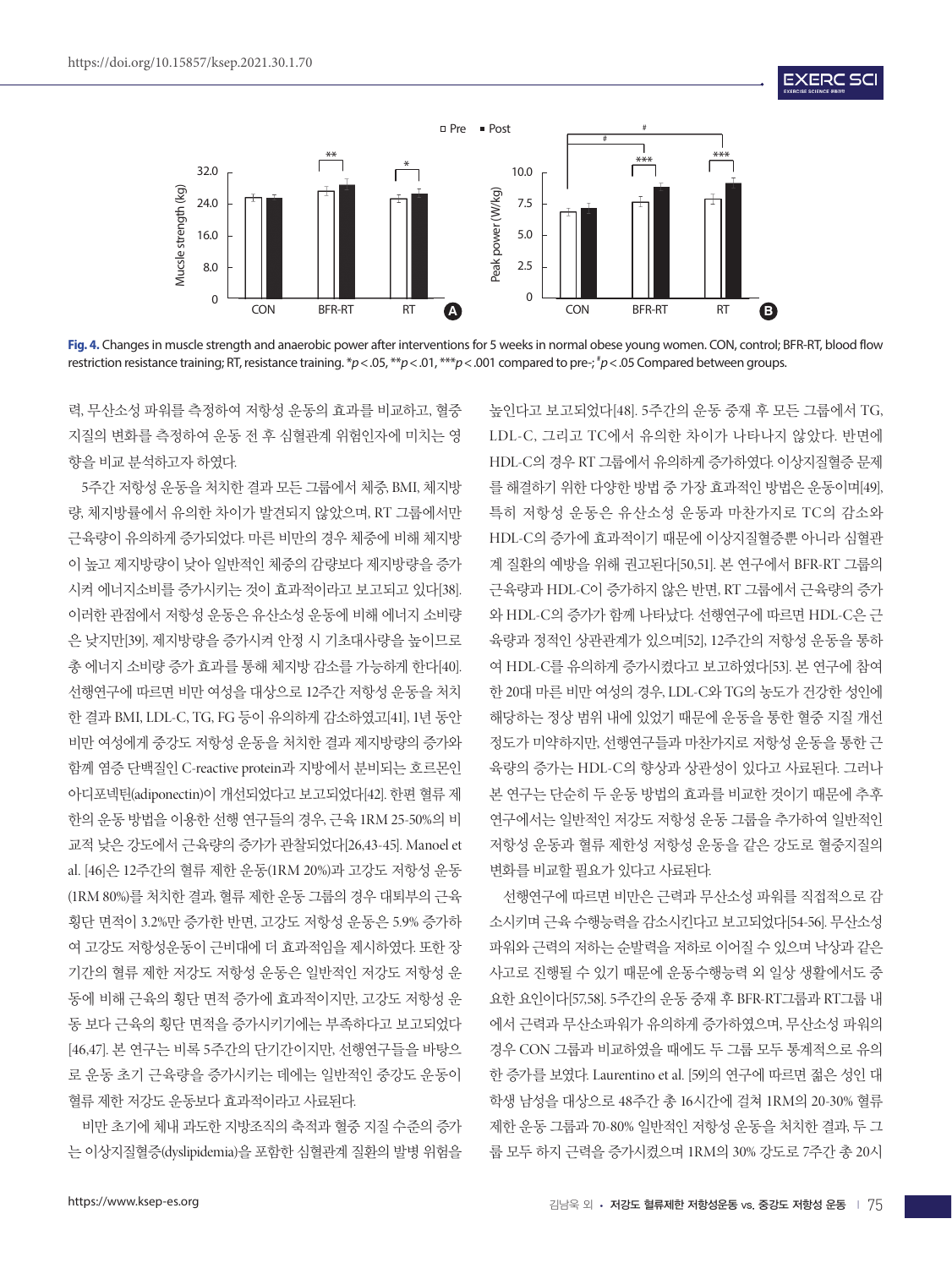# **EXERC SCI**

간 혈류 제한 저항성 운동을 처치한 결과 젊은 성인 남성 그룹의 근육 횡단면적과 함께 상지 근력이 유의하게 증가했다고 보고되었다[60]. 그 러나 Kacin et al. [61]의 연구에 따르면 젊은 성인 남성을 대상으로 4주 간의 총 16시간 혈류 제한성 저강도 저항성 운동을 처치한 결과, 대퇴 근육횡단면적이 3.4% 향상되었지만 근력은 향상되지 않았다[61]. Loenneke et al. [62]의 혈류 제한 저강도 저항성 운동 메타분석(metaanalysis) 연구에 따르면 저강도 혈류 저항성 운동은 일반 저항성 운동 과는 달리 10주 이상 장기간 실시하였을 때 근신경계적응(neural adaptations)이 활성화되어 근력이 상승하였다. 본 연구에서는 운동 중재 후 그룹 내의 차이는 있었지만 그룹과 시기간 상호효과는 발견되지 않았 다. 그러므로 향후 연구에서는 10주 이상의 혈류 제한 저강도 저항성 운동과 일반적인 중강도 저항성 운동과 비교하여 보다 명확한 결과를 도출할 필요가 있다고 판단된다. 본 연구를 포함한 이전의 선행연구들 이 1RM 20-40%의 강도로도 혈류 제한 저강도 저항성 운동이 근비대 를 촉진시킨다는 사실을 입증하였다[28,61,63]. 그러나 혈류 제한 저강 도 저항성 운동과 무산소성 파워와의 상관성을 비교한 연구는 미비한 실정이다. 비록 본 연구에서 혈류 제한 저강도 저항성 운동 그룹에서 5 주 운동 중재 후 근육량은 증가하지 않았지만, 무산소성 파워는 유의 하게 상승하였다. 일반적으로 근육량의 향상은 순발력 및 근파워를 향상시키며, 운동수행능력을 대변하는 요소로 무산소성 파워가 널리 사용되고 있다[64,65]. 본 연구의 결과를 바탕으로 종합해보면, 혈류 제 한성 저강도 운동은 마른 비만과 같은 체력수준이 낮은 대상자들에게 운동초기 1RM 40%의 비교적 낮은 강도로도 무산소성 파워를 향상시 키는데 도움을 줄 수 있다고 사료된다.

이 연구에서 5주간 운동 처치 후 일반적인 중강도 저항성 운동 집단 에서만 근육량과 HDL-C가 향상되었다. 그러나 본 연구는 단순히 두 운동 방법의 효과를 비교 검증한 것이기 때문에 추후 연구에서는 일 반적인 저강도 저항성 운동 그룹을 추가하여 두 운동 방법간 수평비 교를 수행할 필요가 있다고 사료된다. 또한 본 연구의 혈류 제한 압박 강도는 연구 대상자 개인의 수축기 혈압에 맞추어 진행하였다. 선행연 구에 따르면 100 mmHg 정도의 상대적으로 낮은 압박 강도로도 근력 을 유의하게 향상시켰으며[66], 수축기 혈압의 130%의 중강도로 수행 하는 것이 200 mmHg 이상의 강한 압박 방법보다 효율적이라고 보고 되었지만[34], 혈류 제한 저항성운동을 통한 근육량 및 근력의 증가는 200 mmHg 이상의 강한 압박강도에서 더 높은 증가량을 보였다[43]. 또한 Kim et al. [33]의 연구에서 수축기 혈압의 200%의 혈류압박 강도 를 유지하고 1RM 30%의 혈류 제한성 운동을 처치한 결과, 근육손상 의 지표인 creatine kinase 혈중 농도가 정상범위를 넘지 않는 안전한 수준이라고 보고하여 고강도 압박방법의 안정성을 검증하였다. 하지 만 체력수준이 상대적으로 낮은 마른 비만을 대상으로는 운동초기 안 정성을 확보할 필요가 있다고 사료된다. Abe et al. [26]의 연구에서는

혈류 제한 저항성 운동에 적응 기간을 충분히 두어 주 단위로 압박강 도(1주 160 mmHg, 2주 240 mmHg)를 단계별로 상승시켰다. 추후 연 구에서는 체력수준이 낮은 마른 비만 여성을 대상으로 압박강도를 안 정 시 수축기 혈압 강도에서부터 점진적으로 수축기 혈압의 2배 이상 의 강도로 증가시켜 혈류 제한 저항성 운동을 수행하여 운동의 효과 를 검증할 필요가 있다고 사료된다.

# 결 론

본 연구는 젊은 성인 마른 비만 여성을 대상으로 5주간의 혈류 제한 성 저강도 저항성 운동과 중강도 저항성 운동과의 효과 차이를 규명 하고자 하였다. 연구 결과 혈류 제한성 저강도 저항성 운동이 신체조 성, 혈중지질, 근력을 개선하지 못하였지만, 무산소성 파워를 유의하게 향상시켰다. 그에 비해 중강도 저항성 운동은 근육량, HDL-C, 무산소 성 파워가 유의하게 향상되어 마른 비만 여성을 대상으로 5주간의 운 동 중재 시 중강도 저항성 운동이 혈류 제한 저강도 저항성 운동보다 효과적이라고 사료된다.

## **CONFLICT OF INTEREST**

이 논문 작성에 있어서 어떠한 조직으로부터 재정을 포함한 일체의 지원을 받지 않았으며, 논문에 영향을 미칠 수 있는 어떠한 관계도 없 음을 밝힌다.

# **AUTHOR CONTRIBUTIONS**

Conceptualization: N Kim, D Lee, Data curation: N Kim, D Lee, Formal analysis: N Kim, D Lee, Methodology: N Kim, D Lee, Visualization: N Kim, Writing-original draft: N Kim, D Lee, S Lee, Writing-review & editing: N Kim, D Lee, S Lee.

## **ORCID**

Sewon Lee https://orcid.org/0000-0002-6179-5156

# **REFERENCES**

- 1. Oliveros E, Somers VK, Sochor O, Goel K, Lopez-Jimenez F. The concept of normal weight obesity. Prog Cardiovasc Dis. 2014;56(4):426- 33.
- 2. Kim JY, Kim YY, Lee MG. Effects of 12 weeks of resistance training on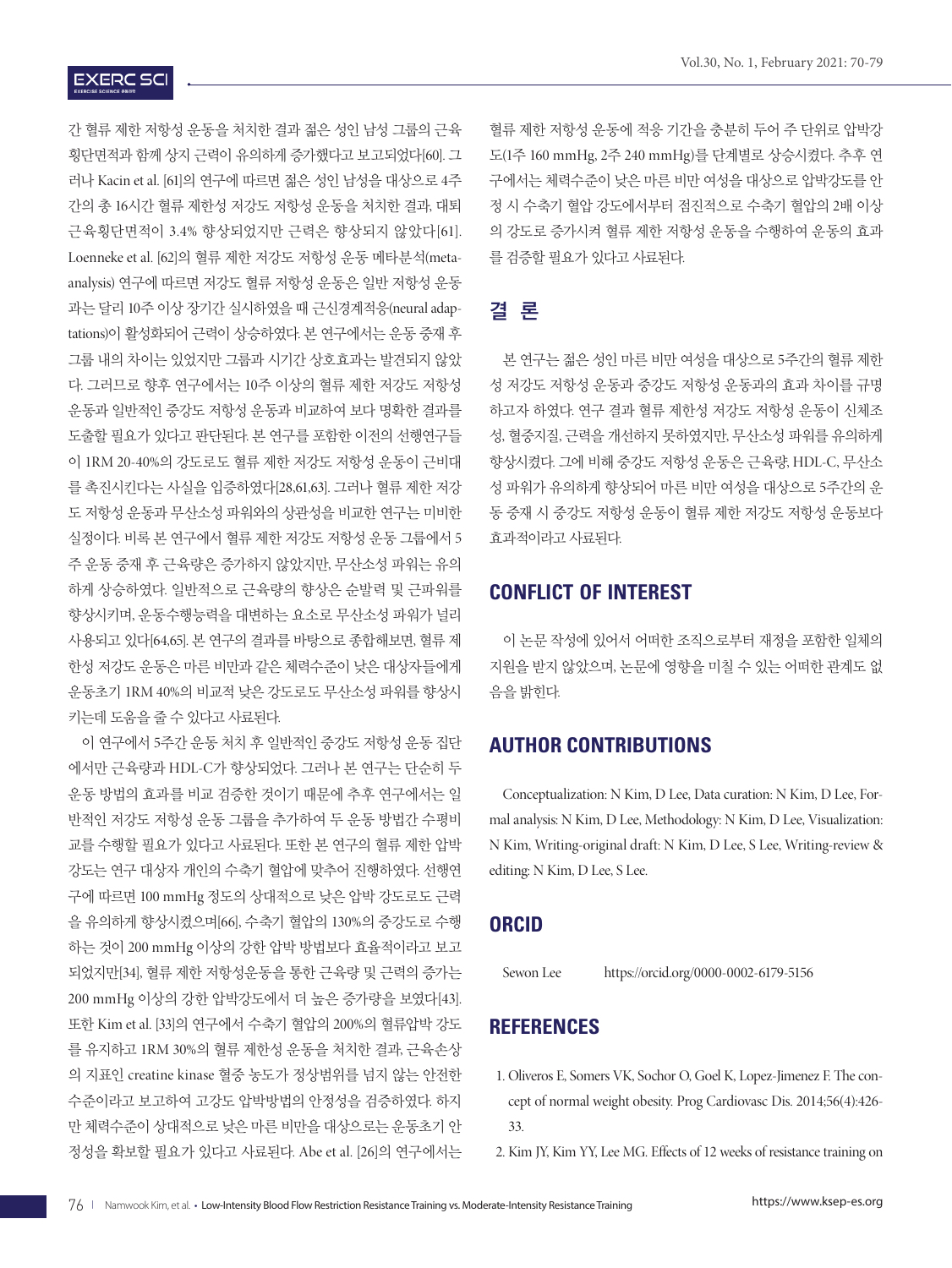physique, body composition, insulin resistance, and blood lipid in 20s normal weight obese females. KJSS. 2016;27(2):220-33.

- 3. De Lorenzo A, Martinoli R, Vaia F, Di Renzo L. Normal weight obese (NWO) women: an evaluation of a candidate new syndrome. Nutr Metab Cardiovasc Dis. 2006;16(8):513-23.
- 4. Dvorak RV, DeNino WF, Ades PA, Poehlman ET. Phenotypic characteristics associated with insulin resistance in metabolically obese but normal-weight young women. Diabetes. 1999;48(11):2210-4.
- 5. Marques-Vidal P, Pécoud A, Hayoz D, Paccaud F, Mooser V, et al. Prevalence of normal weight obesity in switzerland: effect of various definitions. Eur J Nutr. 2008;47(5):251.
- 6. Romero-Corral A, Somers VK, Sierra-Johnson J, Korenfeld Y, Boarin S, et al. Normal weight obesity: a risk factor for cardiometabolic dysregulation and cardiovascular mortality. Eur Heart J. 2010;31(6):737-46.
- 7. Braith RW, Stewart KJ. Resistance exercise training: its role in the prevention of cardiovascular disease. Circulation. 2006;113(22):2642-50.
- 8. Pescatello LS, Franklin BA, Fagard R, Farquhar WB, Kelley GA, et al. Exercise and hypertension. Med Sci Sports Exerc. 2004;36(3):533-53.
- 9. Phillips MD, Patrizi RM, Cheek DJ, Wooten JS, Barbee JJ, et al. Resistance training reduces subclinical inflammation in obese, postmenopausal women. Med Sci Sports Exerc. 2012;44(11):2099-110.
- 10. Tresierras MA, Balady GJ. Resistance training in the treatment of diabetes and obesity: mechanisms and outcomes. J Cardiopulm Rehabil Prev. 2009;29(2):67-75.
- 11. Winett RA, Carpinelli RN. Potential health-related benefits of resistance training. Prev Med. 2001;33(5):503-13.
- 12. Brown AB, McCartney N, Sale D. Positive adaptations to weight-lifting training in the elderly. J Appl Physiol. 1990;69(5):1725-33.
- 13. Welle S, Bhatt K, Shah B, Thornton CA. Insulin-like growth factor-1 and myostatin mRNA expression in muscle: comparison between 62– 77 and 21–31 yr old men. Exp Gerontol. 2002;37(6):833-9.
- 14. Kelley GA, Kelley KS. Impact of progressive resistance training on lipids and lipoproteins in adults: a meta-analysis of randomized controlled trials. Prev Med. 2009;48(1):9-19.
- 15. Medicine ACoS, ACSM's guidelines for exercise testing and prescription. Lippincott Williams & Wilkins; 2013.
- 16. GOLDSPINK G. Changes in muscle mass and phenotype and the expression of autocrine and systemic growth factors by muscle in response to stretch and overload. J Anat. 1999;194(3):323-34.
- 17. Maddalozzo G, Snow C. High intensity resistance training: effects on bone in older men and women. Calcif Tissue Int. 2000;66(6):399-404.

- 18. Seynnes OR, de Boer M, Narici MV. Early skeletal muscle hypertrophy and architectural changes in response to high-intensity resistance training. J Appl Physiol. 2007;102(1):368-73.
- 19. Haykowsky M, Findlay JM, Ignaszewski AP. Aneurysmal subarachnoid hemorrhage associated with weight training: three case reports. Clin J Sport Med. 1996;6(1):52-5.
- 20. Spada TC, Silva JM, Francisco LS, Marçal LJ, Antonangelo L, et al. High intensity resistance training causes muscle damage and increases biomarkers of acute kidney injury in healthy individuals. PloS one. 2018;13 (11):e0205791.
- 21. Fry AC. The role of resistance exercise intensity on muscle fibre adaptations. Sports Med. 2004;34(10):663-79.
- 22. Willoughby DS, Pelsue SC. Muscle strength and qualitative myosin heavy chain isoform mRNA expression in the elderly after moderateand high-intensity weight training. J Aging Phys Act. 1998;6(4):327- 39.
- 23. Alegre LM, Aguado X, Rojas-Martín D, Martín-García M, Ara I, et al. Load-controlled moderate and high-intensity resistance training programs provoke similar strength gains in young women. Muscle nerve. 2015;51(1):92-101.
- 24. Bartholomew JB, Linder DE. State anxiety following resistance exercise: the role of gender and exercise intensity. J Behav Med. 1998;21 (2):205-19.
- 25. Takarada Y, Tsuruta T, Ishii N. Cooperative effects of exercise and occlusive stimuli on muscular function in low-intensity resistance exercise with moderate vascular occlusion. Jpn J Physiol. 2004;54(6):585- 92.
- 26. Abe T, Yasuda T, Midorikawa T, Sato Y, CF K, et al. Skeletal muscle size and circulating IGF-1 are increased after two weeks of twice daily "KAATSU" resistance training. Int J Kaatsu Training Res. 2005;1(1):6- 12.
- 27. Downs ME, Hackney KJ, Martin D, Caine TL, Cunningham D, et al. Acute vascular and cardiovascular responses to blood flow-restricted exercise. Med Sci Sports Exerc. 2014;46(8):1489-97.
- 28. Karabulut M, Bemben DA, Sherk VD, Anderson MA, Abe T, et al. Effects of high-intensity resistance training and low-intensity resistance training with vascular restriction on bone markers in older men. Eur J Appl Physiol. 2011;111(8):1659-67.
- 29. Tanimoto M, Madarame H, Ishii N. Muscle oxygenation and plasma growth hormone concentration during and after resistance exercise: comparison between "KAATSU" and other types of regimen. Int J Kaatsu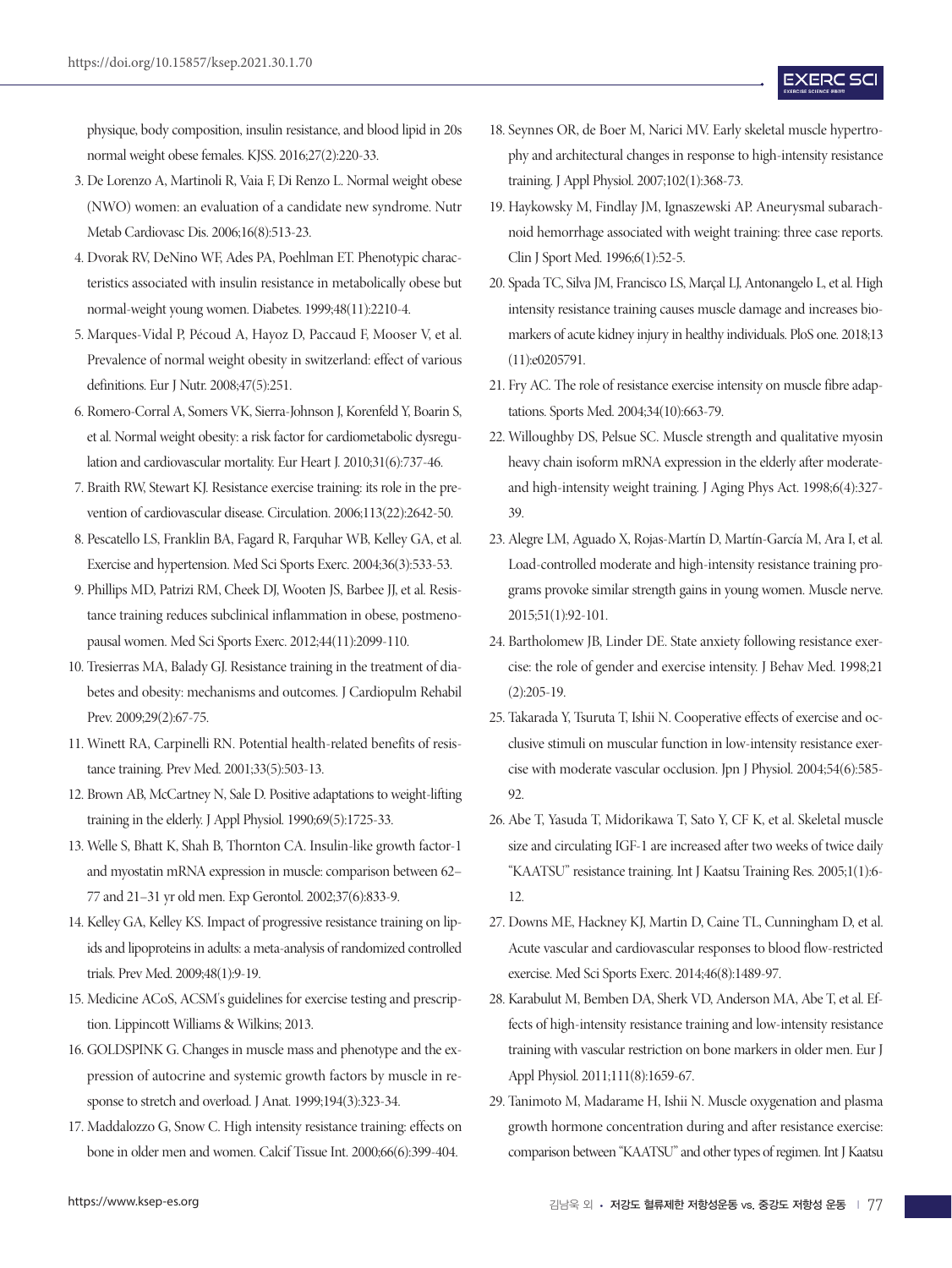## **EXERC SC**

Training Res. 2005;1(2):51-6.

- 30. Loenneke J, Wilson G, Wilson J. A mechanistic approach to blood flow occlusion. Int J Sports Med. 2010;31(01):1-4.
- 31. Drummond MJ, Dreyer HC, Fry CS, Glynn EL, Rasmussen BB. Nutritional and contractile regulation of human skeletal muscle protein synthesis and mTORC1 signaling. J Appl Physiol. 2009;106(4):1374- 84.
- 32. Karabulut M, Abe T, Sato Y, Bemben MG. The effects of low-intensity resistance training with vascular restriction on leg muscle strength in older men. Eur J Appl Physiol. 2010;108(1):147.
- 33. Kim TH, Lee SH, Kim YJ, Kim SJ, Kang JH, et al. Effect of acute resistance exercise with different level of blood flow restriction on acute changes in muscle thickness, blood lactate, ck and oxidative stress in male. Exerc Sci. 2018;27(1):50-61.
- 34. Karabulut M, Abe T, Sato Y, Bemben M. Overview of neuromuscular adaptations of skeletal muscle to KAATSU training. Int J Kaatsu Training Res. 2007;3(1):1-9.
- 35. Namgoong H, Lee D, Hwang M-H, Lee S. The relationship between arterial stiffness and maximal oxygen consumption in healthy young adults. J Exerc Sci Fit. 2018;16(3):73-7.
- 36. Inbar O, Bar-Or O, Skinner JS. The Wingate anaerobic test. John Wiley & Sons; 1996.
- 37. O'Connor R, O'Connor B, Simmons J, O'Shea P. Weight training today. Thomson Learning; 1989.
- 38. Medicine ACoS. American College of Sports Medicine position stand. Progression models in resistance training for healthy adults. Med Sci Sports Exerc. 2009;41(3):687.
- 39. Al Saif A, Alsenany S. Aerobic and anaerobic exercise training in obese adults. J Phys Ther Sci. 2015;27(6):1697-700.
- 40. Donnelly JE, Blair SN, Jakicic JM, Manore MM, Rankin JW, et al. Appropriate physical activity intervention strategies for weight loss and prevention of weight regain for adults. Med Sci Sports Exerc. 2009;41 (2):459-71.
- 41. Fenkci S, Sarsan A, Rota S, Ardic F. Effects of resistance or aerobic exercises on metabolic parameters in obese women who are not on a diet. Adv Ther. 2006;23(3):404-13.
- 42. Olson TP, Dengel D, Leon A, Schmitz K. Changes in inflammatory biomarkers following one-year of moderate resistance training in overweight women. Int J Obes (Lond). 2007;31(6):996-1003.
- 43. Kouzaki M, Yoshihisa T, Fukunaga T. Efficacy of tourniquet ischemia for strength training with low resistance. Eur J Appl Physiol Occup

Physiol. 1997;77(1-2):189-91.

- 44. Takarada Y, Sato Y, Ishii N. Effects of resistance exercise combined with vascular occlusion on muscle function in athletes. Eur J Appl Physiol. 2002;86(4):308-14.
- 45. Takarada Y, Takazawa H, Sato Y, Takebayashi S, Tanaka Y, et al. Effects of resistance exercise combined with moderate vascular occlusion on muscular function in humans. J Appl Physiol. 2000;88(6):2097-106.
- 46. Lixandrão ME, Ugrinowitsch C, Laurentino G, Libardi CA, Aihara AY, et al. Effects of exercise intensity and occlusion pressure after 12 weeks of resistance training with blood-flow restriction. Eur J Appl Physiol. 2015;115(12):2471-80.
- 47. Vechin FC, Libardi CA, Conceição MS, Damas FR, Lixandrão ME, et al. Comparisons between low-intensity resistance training with blood flow restriction and high-intensity resistance training on quadriceps muscle mass and strength in elderly. J Strength Cond Res. 2015;29(4): 1071-6.
- 48. Klop B, Elte JWF, Cabezas MC. Dyslipidemia in obesity: mechanisms and potential targets. Nutrients. 2013;5(4):1218-40.
- 49. Durstine JL, Grandjean PW, Davis PG, Ferguson MA, Alderson NL, et al. Blood lipid and lipoprotein adaptations to exercise. Sports Med. 2001;31(15):1033-62.
- 50. Wallace MB, Moffatt RJ, Haymes EM, Green NR. Acute effects of resistance exercise on parameters of lipoprotein metabolism. Med Sci Sports Exerc. 1991;23(2):199-204.
- 51. Tambalis K, Panagiotakos DB, Kavouras SA, Sidossis LS. Responses of blood lipids to aerobic, resistance, and combined aerobic with resistance exercise training: a systematic review of current evidence. Angiology. 2009;60(5):614-32.
- 52. Kim TN, Park MS, Lim KI, Yang SJ, Yoo HJ, et al. Skeletal muscle mass to visceral fat area ratio is associated with metabolic syndrome and arterial stiffness: the Korean Sarcopenic Obesity Study (KSOS). Diabetes Res Clin Pract. 2011;93(2):285-91.
- 53. Joseph LJ, Davey SL, Evans WJ, Campbell WW. Differential effect of resistance training on the body composition and liporotein-lipid profile in older men and women. Metabolism. 1999;48(11):1474-80.
- 54. Hulens M, Vansant G, Lysens R, Claessens A, Muls E. Exercise capacity in lean versus obese women. Scand. J Med Sci Sports. 2001;11(5):305- 9.
- 55. Lafortuna C, Fumagalli E, Vangeli V, Sartorio A. Lower limb alactic anaerobic power output assessed with different techniques in morbid obesity. J Endocrinol Invest. 2002;25(2):134-41.